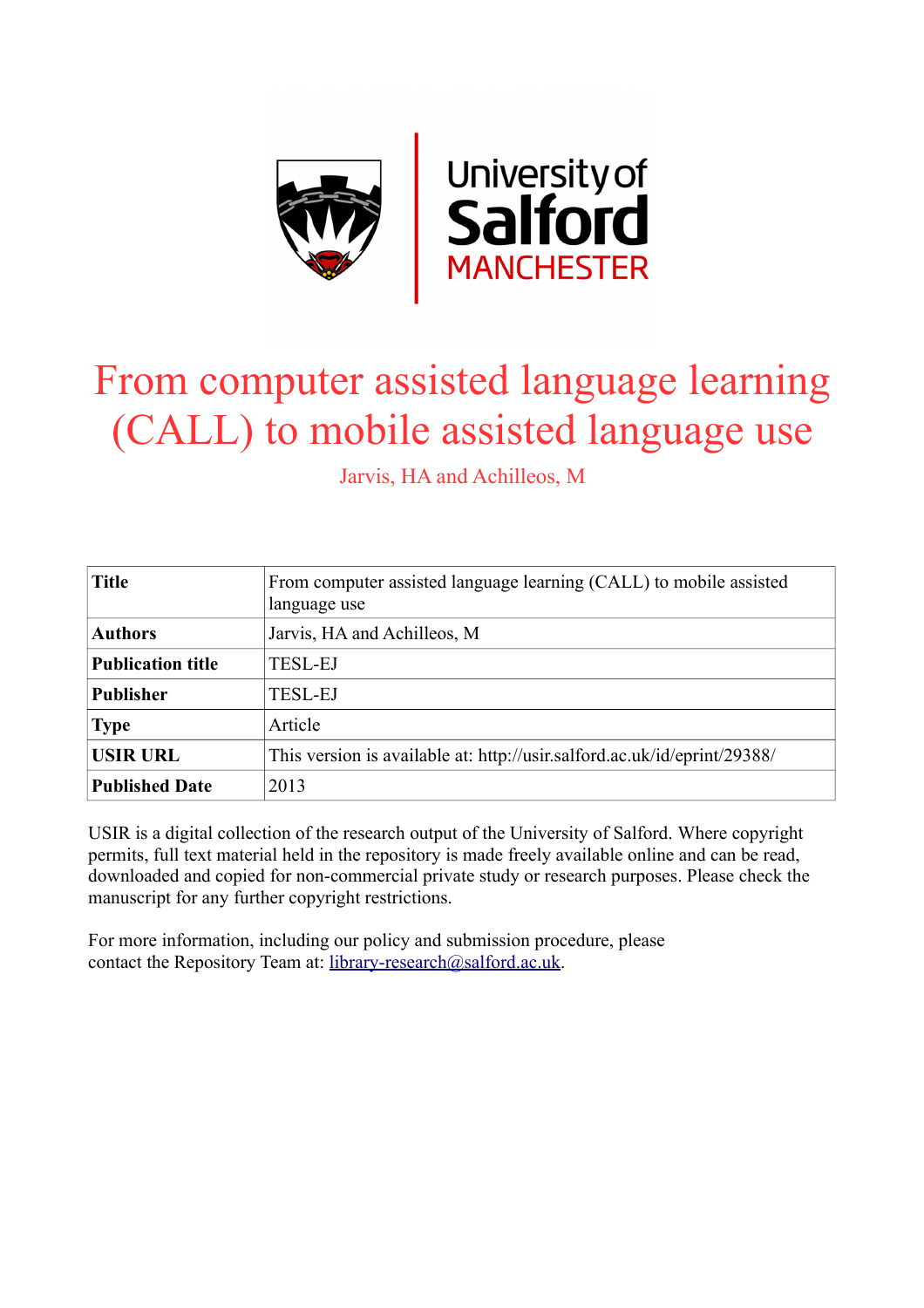

The Electronic Journal for English as a Second Language

## From Computer Assisted Language Learning (CALL) to Mobile **Assisted Language Use (MALU)**

#### March 2013-Volume 16, Number 4

Huw Jarvis University of Salford, UK <h.a.jarvis@salford.ac.uk>

Marianna Achilleos Freelance EFL tutor, Cyprus <dorantello@hotmail.com>

#### **Abstract**

This article begins by critiquing the long-established acronym CALL (Computer Assisted Language Learning). We then go on to report on a small-scale study which examines how student non-native speakers of English use a range of digital devices beyond the classroom in both their first  $(L1)$  and second  $(L2)$  languages. We look also at the extent to which they believe that their L2-based activity helps consciously and/ or unconsciously with their language learning, practice, and acquisition. We argue that these data, combined with other recent trends in the field, suggest a need to move from CALL towards a more accurate acronym: mobile assisted language use (MALU). We conclude with a definition of MALU together with a brief discussion of a potential alignment of MALU with the notion of the digital resident and a newly emerging educational theory of connectivism.

#### **Introduction**

The term Computer Assisted Language Learning (CALL) became established in language education in the early 1980s (Chapelle, 2001). Arguably, practitioners and researchers in Teaching English to Speakers of Other Languages (TESOL) have been at the forefront of innovation, theory, and practice. Levy (1997) comments, "[W]ithin the field of computers in Education, especially within humanities computing, it is teachers in the area of English as a Foreign Language ( $EFL$ )…that have been in the vanguard" (p. 3). TESOL has done much to shape the direction of CALL; the acronym has served as a useful frame of reference. In the early days, CALL reflected a field that was heavily based on programmed instruction and on the behaviourist premises of language learning. The discipline has of course come a long way since then, with a combination of education theory and technology being the two interrelated primary drivers of change. Language education theory has moved away from what Stern (1983) usefully characterises as "pedagogically audiolingualism, psychologically behaviourism and linguistically structuralism" (p. 169) towards recognizing the significance of social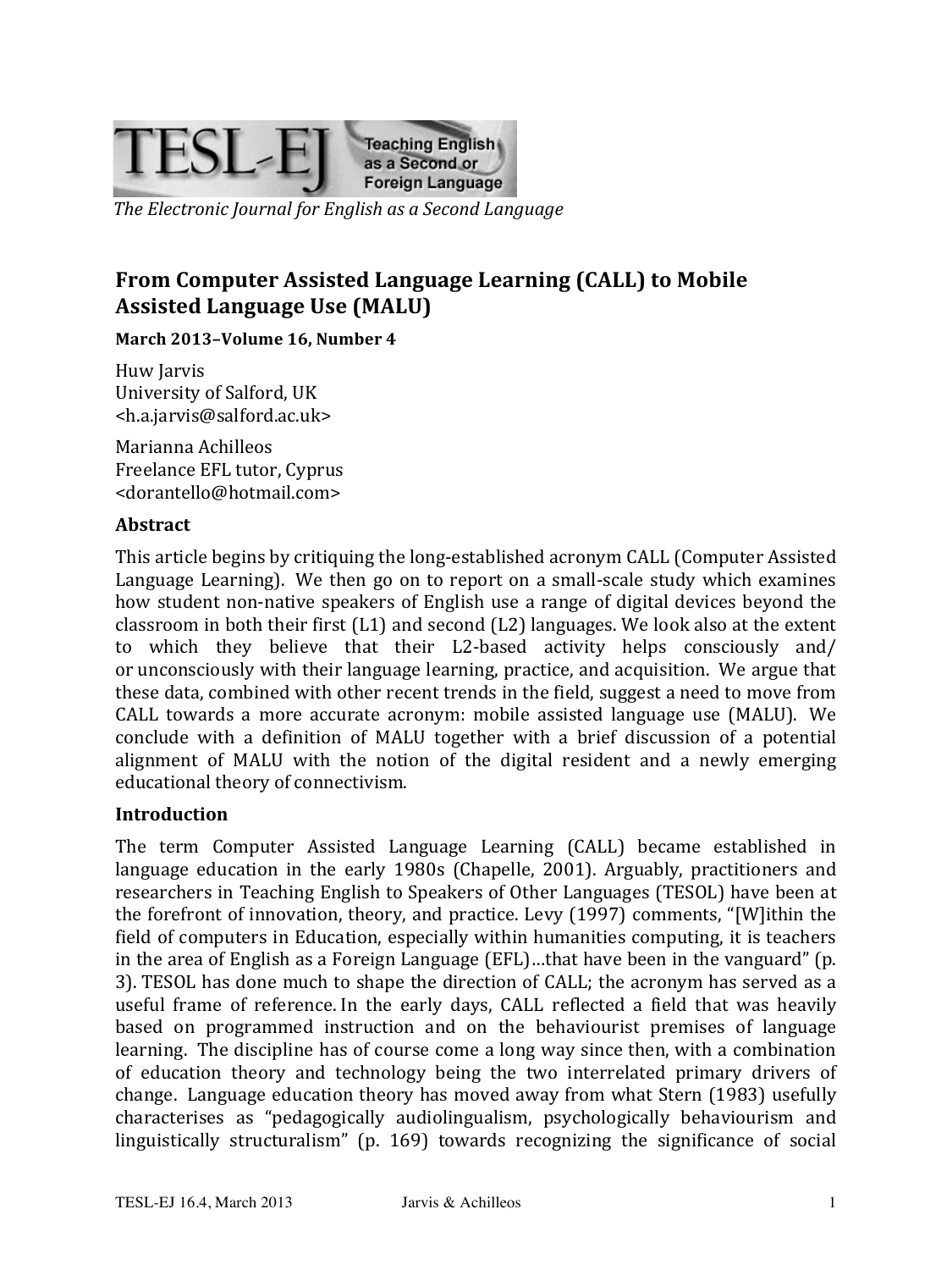constructivism that emerged out of Vygotsky's work (1978). When applied to CALL, this manifests itself in what might be characterised under the umbrella term "technology" and task-based pedagogy." There is a wide range of practical classroom ideas under this umbrella term, as well as an emerging theoretical foundation (Thomas & Reinders, 2010). The era of limited access to desktop computers with a few basic mechanical "drill and kill" software programs is long gone in many contexts. CALL has grown to include online blogs, use of apps, virtual learning environments, computer-mediatecommunication, among others. However, despite recognition that the dominant acronym CALL is "anachronistic" (Thorne & Smith, 2011, p. 268) it nevertheless remains with us. The critique of CALL illustrates how alternative acronyms began to emerge with the arrival of the Internet. However, CALL continues to dominate and it is fair to assert that to date a viable long-lasting alternative is yet to emerge. Attempts to move away from CALL at the time when the Internet began have effectively become offshoots of  $CALL - a$  viable long-lasting alternative, it is reasonable to argue, is yet to emerge.

In this article, we begin by defining and critiquing CALL. We then report on a smallscale study which examines the practices and perceptions of non-native speakers of English (NNSoE) when using a range of computer notebooks and laptops as well as Other Mobile Devices (OMDs) outside formal classroom learning contexts. We argue that this work, together with other trends within the field, suggests that we are now in a post-CALL era and that the acronym no longer suits its purpose.

## **A critique of CALL**

A number of scholars have provided us with now well-established definitions. For Levy, CALL is "the search for and study of applications of the computer in language teaching and learning" (1997, p. 1). Beatty refers to CALL as "any process in which a learner uses a computer and, as a result, improves his or her language.... [This] encompasses a broad spectrum of current practices in teaching and learning at the computer" (2003, p. 7), whilst Egbert states that CALL is "learners learning language in any context with, through, and around computer technologies" (2005, p. 4). As noted, alternative acronyms to CALL emerged in recognition of the rise of the Internet. Bush and Terry (1997) proposed Technology Enhanced Language Learning (TELL), which emphasises the technology the computer provides rather than the computer itself. Web-enhanced Language Learning (WELL) was coined to refer to the Internet as a medium for instruction, whilst Warschauer and Kern (2000) proposed Network-based Language Learning (NBLL), which stresses computers connected to one another with human-tohuman communication as the focus. Importantly, these definitions and acronyms have at their core the notion of students working on a desktop or laptop computer, usually in order to consciously practise or learn a language. With the computer at the core and applications usually centered on consciously practicing languages, it is not difficult to see how these alternative acronyms effectively became no more than off-shoots of CALL, as they did not challenge its defining characteristics.

We have in recent years seen a recognition of OMDs such as smartphones and eBook readers, such as Amazon.com's Kindle. The widespread availability and use of such devices has led to the acronym Mobile Assisted Language Learning (MALL), which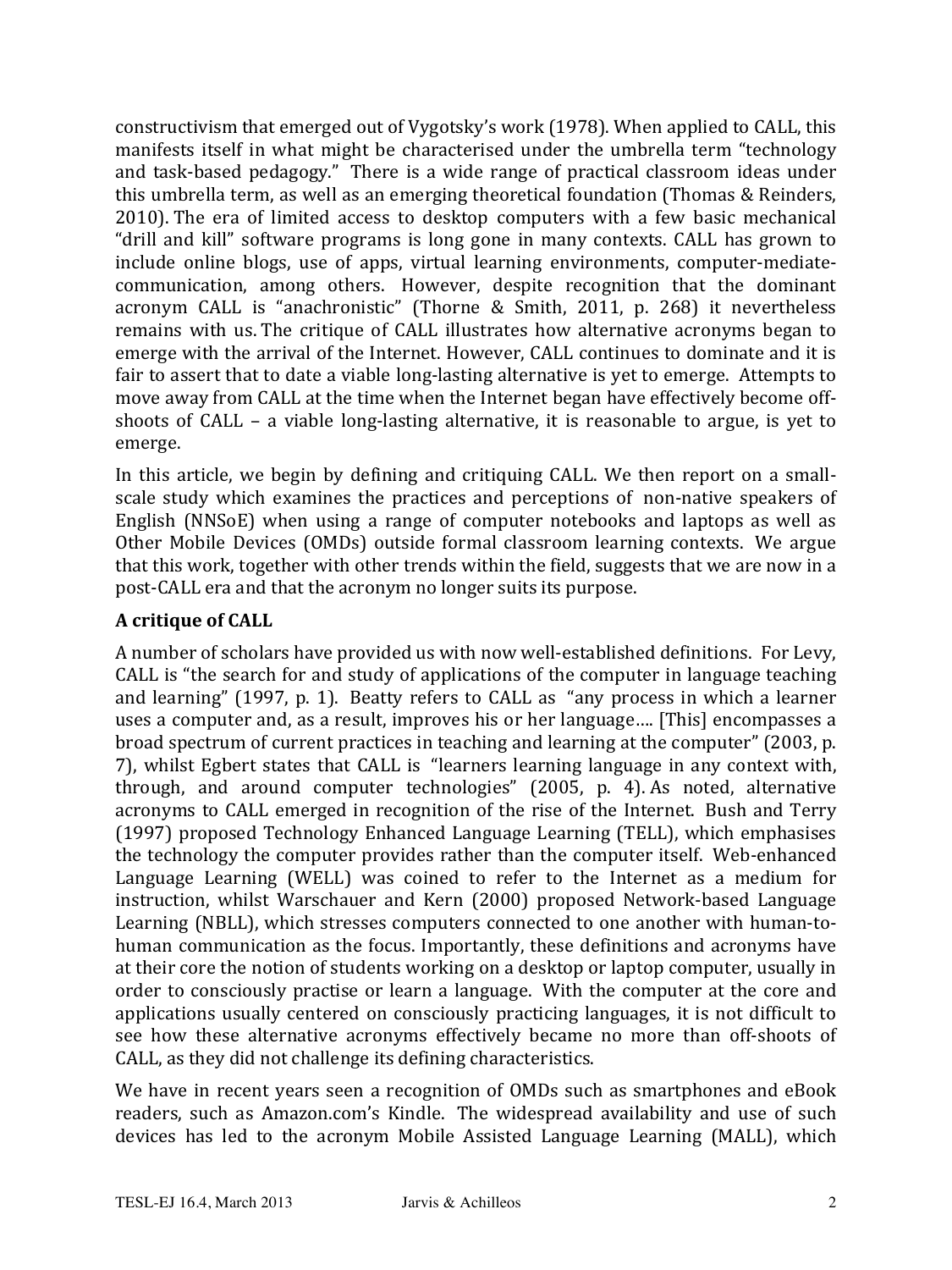"differs from CALL in its use of personal, portable devices that enable new ways of learning, emphasising continuity or spontaneity of access across different contexts of use" (Kukulska-Hulme & Shields, 2008, p. 273). A number of studies report favourably on the role of a variety of OMDs in assisting language learning, these include mobile phones (Kiernan & Aizawa, 2004; Nah et al., 2008), tablet PCs (Lan et al., 2007) and MP3 players and Podcasting (O' Bryan & Hegelheimer, 2007; M'hammed et al., 2009). With MALL comes an awareness that OMDs allow for a crossing of boundaries between formal learning inside the classroom and informal learning outside the classroom (Kukulska-Hulme, 2009). However, whilst MALL recognises a crossing of boundaries and changes in technology from computer desktops and laptops, it nevertheless shares with CALL an emphasis on the "assisted language learning" components of the acronym. With this comes an emphasis on the role and value of usually a single software program in the conscious learning or practising of language. Such an emphasis is not without its limitations.

In terms of education theory, a number of scholars including Bax (2003) and Warschauer and Kern (2000) have documented how CALL moved out of its early phase and into a cognitive view that challenged students to think and work things out. This was then followed by a socio-cognitive view whereby learning is viewed as taking place not just through thinking, but also through interaction and negotiation with others. Here learning is socially constructed, typically involving students communicating with each other via computers. With these changing phases of CALL has come a shift from viewing the computer as a tutor or a tool to a medium. The term technology and task-based pedagogy is particularly useful to describe such prevalent thinking. To date, however, whilst CALL cannot be separated from the broader education theory of social constructivism, such theory is frequently derived from work outside of CALL—CALL, in other words, has reflected current educational thinking. Whether CALL, or technology more generally, can continue to do no more than simply reflect current thinking in educational theory is, as we will discuss in our conclusion, but one potential point of departure for MALU.

## **The Study**

This study is motivated by the critique that we have documented, together with ongoing interest in the literature on technology and self-study or learner training (Godwin-Jones, 2011; Jarvis, 2008; Jarvis & Szymczyk, 2010; Jarvis, 2012; Schmenk, 2005). In an era of continuous access with a wide range of digital devices and programmes, what happens outside the classroom in less formal contexts is an area of increasing importance; the perceptions practices and beliefs of the users are significant. As Kern (2006) notes, it is important to "understand the effectiveness of technology in terms of the specifics of what people do with computers, how they do it, and what it means to them" (p. 189). Allowing the learners' voices to contribute to the validity of the CALL acronym is, in this article, the bridge between the critique that we offer and the proposed MALU alternative. The voice of the learner is particularly important given the global availability and use of computers and OMDs by many millions of NNSoE in their everyday lives, outside the formal settings of the language classroom.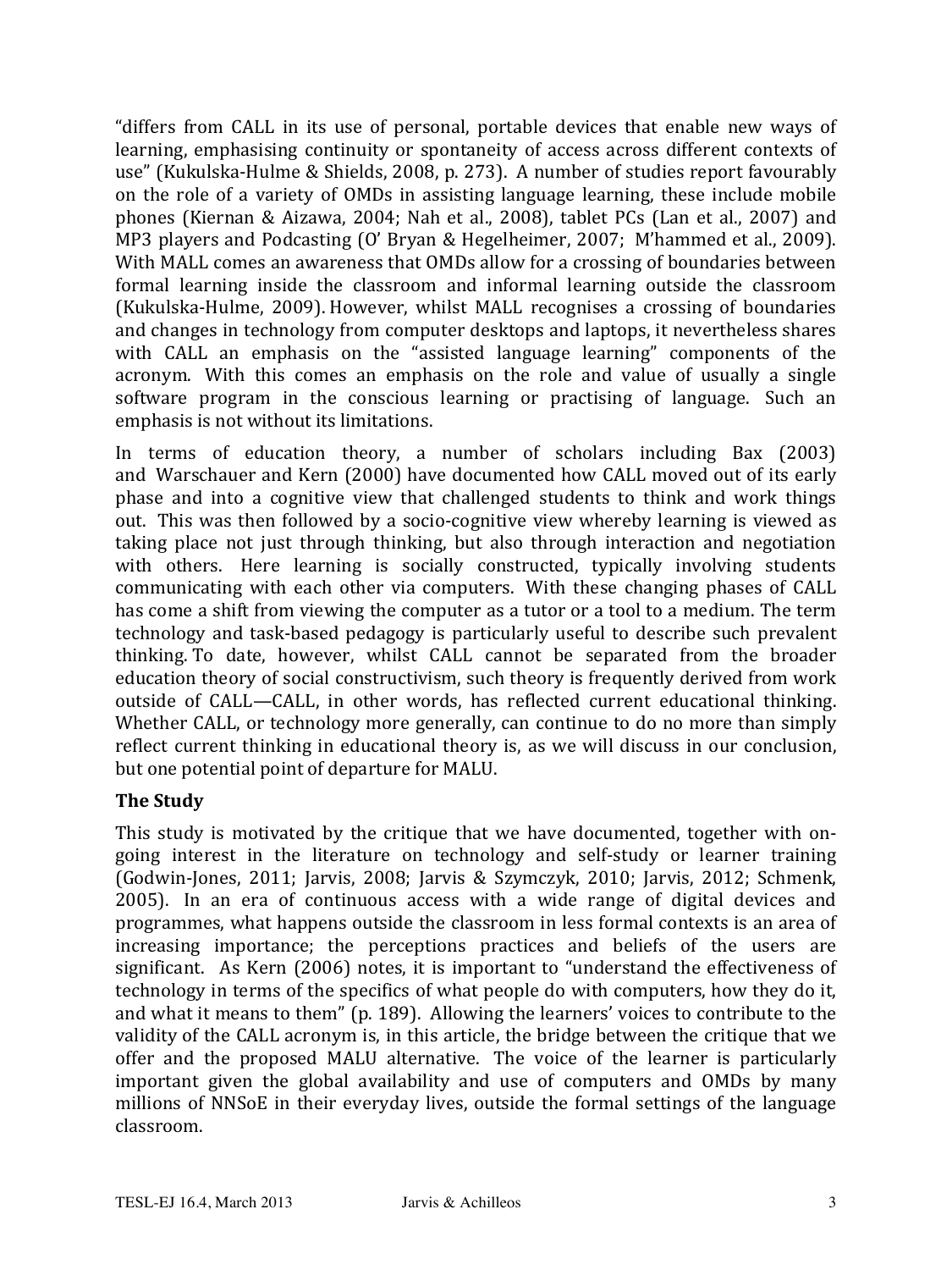In this study, we build on the work of Jarvis (2012), which found that NNSoE in home country contexts of the United Arab Emirates and Thailand make use of a wide variety of computer-based materials (CBMs) beyond the classroom in both L1 and L2. They view such material as helping with their language learning irrespective of whether or not it was the explicit intention of the material. Watching videos in English or posting on Facebook, for example, were seen by many participants as helping with language learning almost as much as using online dictionaries or practicing grammar on the web. Our study attempts to both replicate and further build on this work, but in a host country context. An acknowledged limitation of the previous study was its focus on the computer desktop or laptop and the consequential use of CBMs to frame the research questions. A failure to recognise the significance of OMDs was a significant shortfall that this study attempts to address.

#### **Aims**

The study examines the practices and perceptions of NNSoE adult learners in their use of computers and OMDs. We ask the following questions:

- 1. Which devices and applications do learners use? What do they use them for?
- 2. To what extent do learners use the English language as an L2 when using the various technologies for purposes beyond their language studies, and why?
- 3. To what extent do students believe their language learning is enhanced by the use of these technologies?
- 4. To what extent do learners use these technologies to consciously learn English?
- 5. To what extent do learners believe that through exposure to the language 'unconscious acquisition' may occur?

In answering these questions we argue that the acronym CALL is no longer the most valid term for understanding the field.

#### **Methodology**

Our data collection combined quantitative and qualitative techniques, which as with many literature sources (see, for example, Newman & Benz, 1998), we view not as polar opposites or dichotomies, but rather as representing two ends on a continuum. The quantitative element involved asking closed-ended questions and eliciting responses to statements via a paper-based questionnaire (piloted and amended as required). We reduced the number of questions, as pilot study participants reported that the instrument was too long. We added headings in italics so that participants could see the classification of questions. The Appendix shows the final questionnaire; for convenience and space purposes, this has been amended to include the collated data as well.

The qualitative component consisted of one-to-one, semi-structured interviews, conducted by one of the co-authors whose age category  $(18-24)$  was aligned with the participants'. We felt that participants would be more at ease being interviewed by a fellow student (a teacher-trainee, completing a dissertation on an MA TESOL programme). These sessions were usually 20 to 30 minutes long, and were conducted in a range of campus locations (usually the canteen or an empty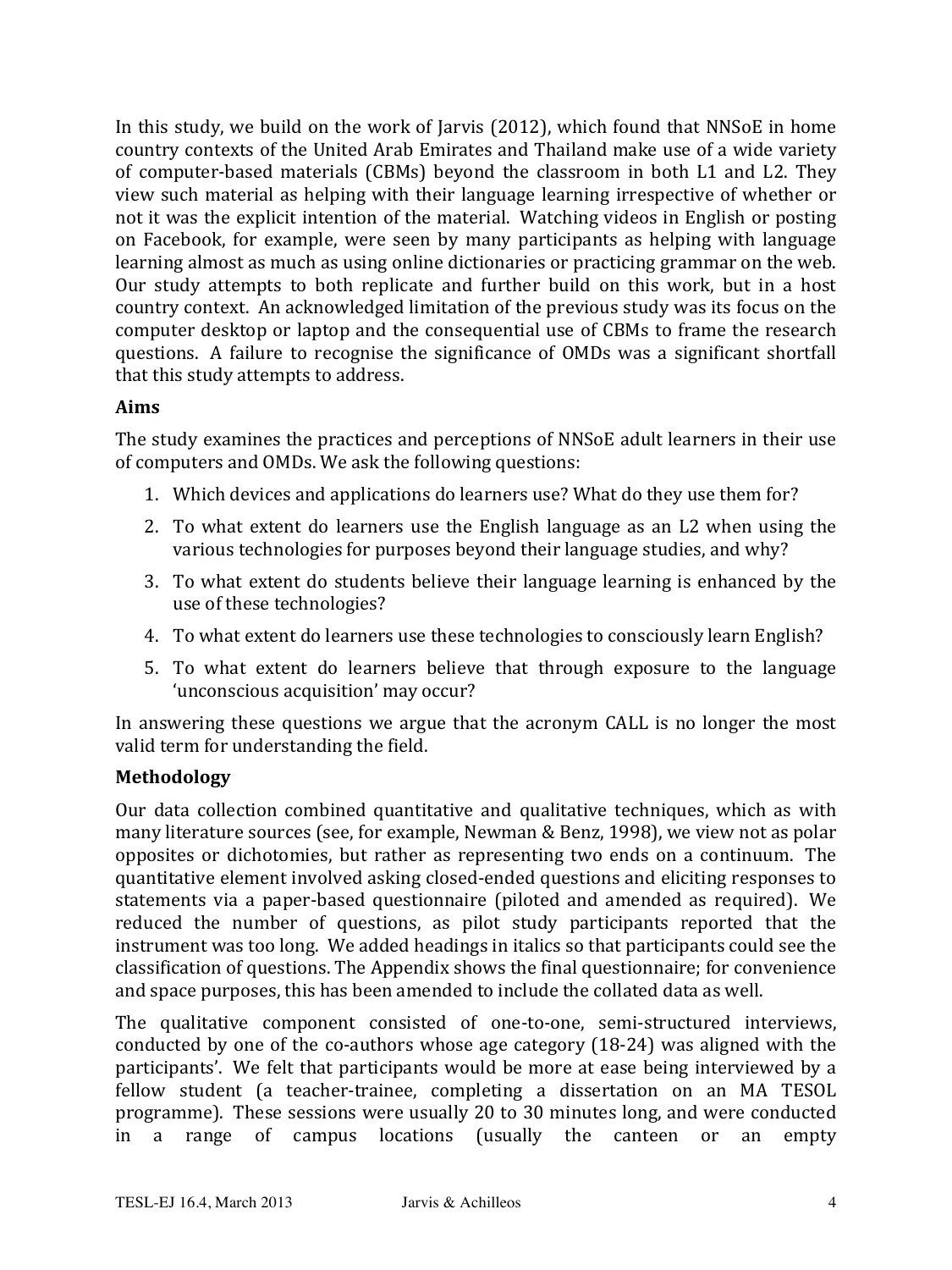classroom). Participants were invited to talk further about their responses, allowing the possibility to discover new and important realities unintentionally (Adler & Adler, 1998). In short, we favoured a mixed methods approach, which "attempts to consider multiple viewpoints, perspectives, positions and standpoints" (Johnson et al., 2007, p. 113). We acknowledge the inherent limitations of self-reporting, but feel that our small scale-study with its questionnaires and interviews nevertheless provides insights into the practices and perceptions of NNSoE. Further work in this area using a broader range of techniques, including observational data together with a larger qualitative sample and statistical analysis would be a welcomed addition to the research.

#### **Participants**

The participants were NNSoE who were students aged  $18-24$  at a university in the UK with an upper intermediate level of English equating to an overall IELTS score of at least band 6 or a TOEFLIBT of 80. A total of 70 questionnaires were administered. The return rate was 64, of which 56 could be used. Eight questionnaires were disregarded because of incomplete or inconsistent answers. A total of 32 participants were on a presessional English language summer course preparing to enter either an undergraduate or postgraduate course. The remaining 24 participants were already enrolled on an undergraduate or postgraduate course. Participants on the pre-sessional course were new to the UK, whilst those who were already enrolled on a degree course had been in the UK for at least ten months. The collated data, however, revealed no significant differences between these two groups. For reporting purposes, we do not differentiate between them. From the questionnaires, 23 students indicated a willingness to participate in the second qualitative phase of our study. From these, 7 students were chosen based on a both a spread of responses and a variety of country of origin. Our interviews were recorded and transcribed.

In line with institutional policy and literature-based recommendations (see, for example, Seliger & Shohamy, 1989) all precautions and procedures were put in place from the start, and maintained during and after data collection and analysis, in order to ensure that every effort was made to minimize any risk to the participants. For reporting purposes, we combine quantitative and qualitative data. With the agreement of the participants, we have coded interview comments as follows: SAM = Saudi Arabian Male;  $SAF$  = Saudi Arabian Female;  $GF$  = Greek Female; CHM = Chinese Male; POF = Polish Female; CYF = Cypriot Female; PAM = Pakistani Male. In reporting what students said, italics are used;, the English has not been corrected, as their meaning is clear despite some language errors. Our study generated a large amount of data, and our questionnaire was designed to revisit and crosscheck answers to the key questions in our aims. Such an approach brings some inevitable repetition, but this repetition in the questionnaire, when combined with our interview data, also allows for a degree of triangulation.

#### **Results and discussion**

We have synthesised our discussion under two headings, "*Use of devices," and* "Applications and the role of English." Full statistics for the questionnaire data are available in the Appendix.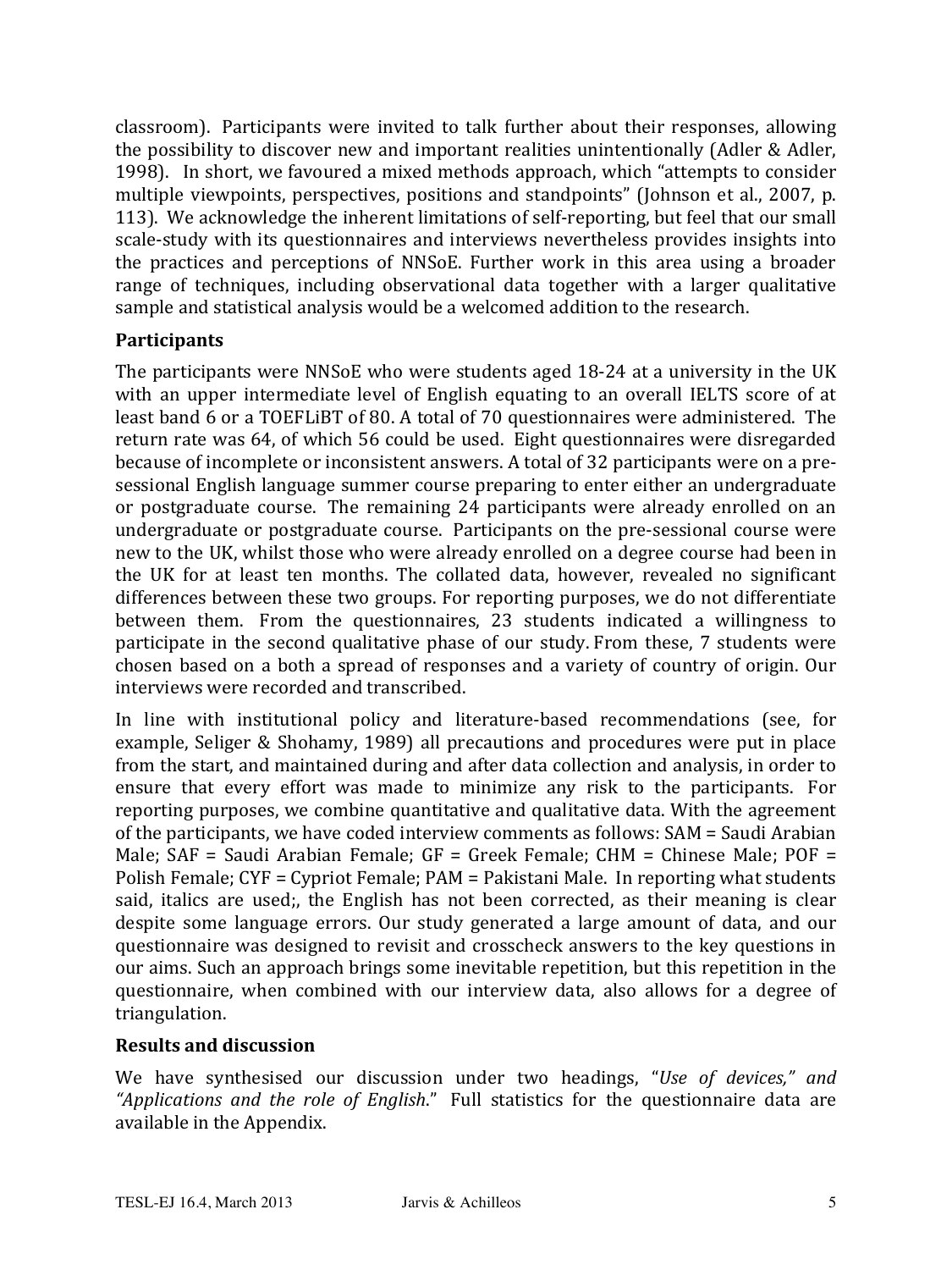#### Use of devices

All participants use computers and other OMDs, and view them as essential to their daily lives, as indicated in Question 2.7 (Q2.7). A POF explained, "I believe that I could not do anything without technology, I feel lost when I don't have internet," a view endorsed by a PAM who said "[I]t just makes life easier, so I need it." They make frequent use of computers with a clear preference for laptops over desktops (0s2.1, 2.2, 2.3, 2.4). "Desktops are old now, everybody now has a laptop if you go to shop a computer usually you see only laptops and it is cheaper" (CHM). Other reasons for a preference of laptops over desktops suggest that the mobility factor is an important one: "I can take it with me anywhere I want" (SAM), "I am not at my home so I need to take my computer with me home and bring it here to the UK when I come to study" (CYF).

Responses to 02.5 show that 87.5% of participants use OMDs, with the vast majority  $(83.7%)$  doing so on a daily basis  $(02.6)$ . A significant majority of participants view both computers and OMDs as essential in their daily lives (Q2.7), with the reasons covering both social and academic purposes: "I listen to music, You Tube etcetera. I watch some videos, movies, series I download. Many times I make some research for my studies, I look for articles, I also read news, look weather, I communicate Facebook, Twitter all this stuff" (GF). Whilst SAF noted, "I use my laptop and my iphone all day, I listen music also I talk on Facebook with my friends and I send text messages also I search the internet maybe for information I need or use dictionary ... when I am out and want to figure something out, either information or the meaning of a word or something I will use my smartphone, I have it with me all the time and it is easy to take with me." The anywhere/anytime convenience of such devices can be further seen from the answer to Q6A, with 87.5% agreeing with the statement: "I think that Mobile devices are convenient because I can have them with me all the time and use them in the same way as my computer." Overall, the data suggest a need to recognise that the field is no longer restricted to computers, and that mobility-together with a wide variety of uses-are a defining characteristic of NNSoE practices. The English language is of major importance to such users.

## **Applications and the role of English**

Answers to questions 3, 4, 5 and 6, when taken in totality, point to the importance of both computers and other OMDs as used for both social and academic purposes in both L1 and L2. In response to 04, 85.7% of participants recognise the dominant role of the English language on the Internet  $(Q4A)$ ; "[M] ost information on internet is in English" (PAM); "I can't find as many thing as I need in Greek" (GF); "Sometimes, I might find something in my language about the topic I am searching to get a general idea of what it is about because it is more easy for me to understand and then I will look for it in English because there is more information. English in the international language so it is much easier to find things." (SAM).

A total of 91.1% agreed that they use English when using electronic devices because it is a way to practise their language skills (04B). As might be expected with a very similar statement in  $Q5.1$  91.1% agreed (30.4%) or strongly agreed (60.7%) that the various devices help them to practise and\or learn English. More specifically 69.6% use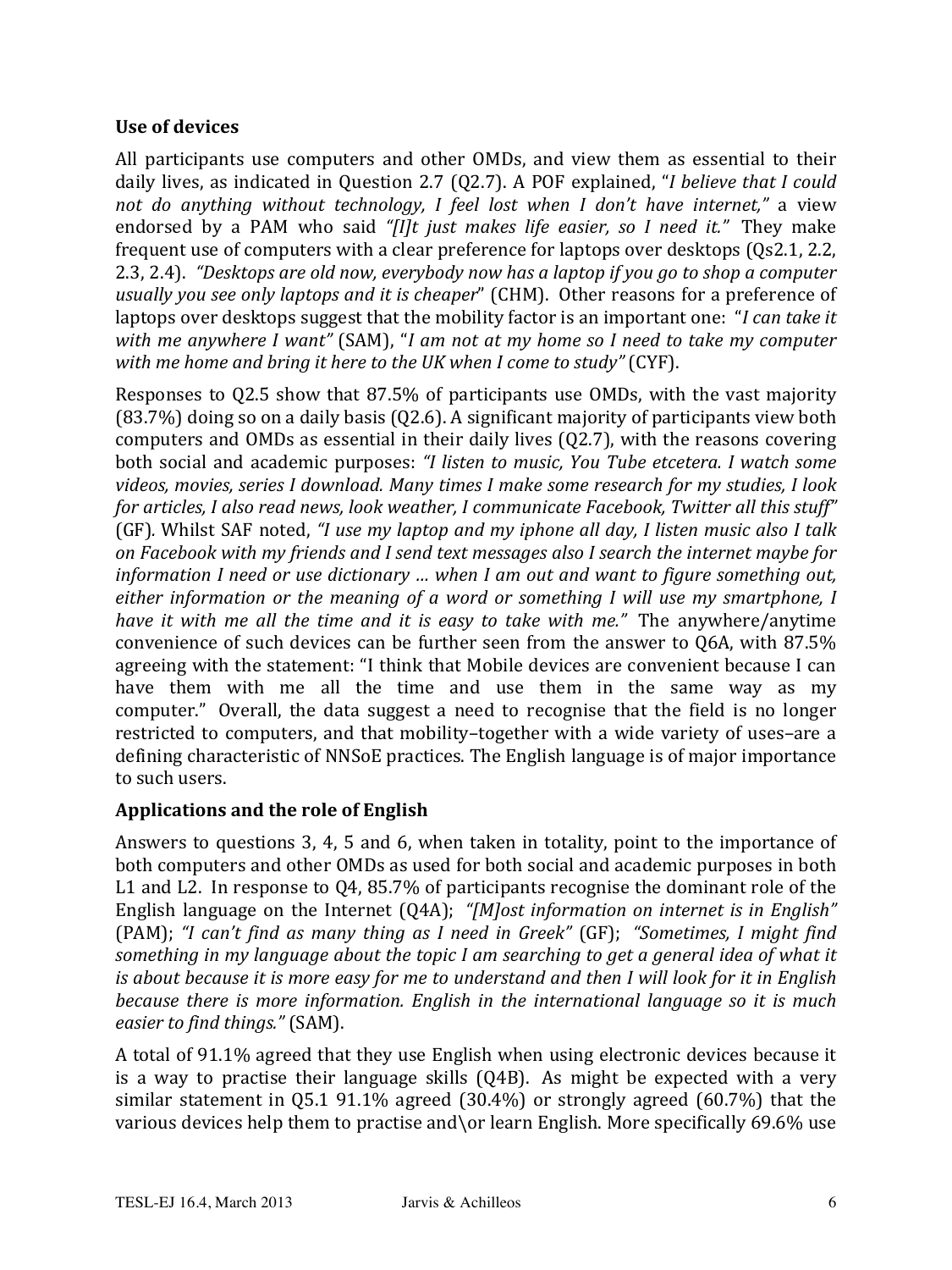English to communicate with others (Q4C). English learning and practice, it would seem, is not only an end in itself for many participants, but is also a means to an end. The end could be characterised as engaging in social networking sites, accessing information from the web, online gaming, and so forth; in such cases, English is the means to do so. "English is everywhere and it has everything in English so if I find something and I might translate in my language, but I don't use it exclusively to learn English but I learn many things in this way" (POF).

When asked in Q5.3 to decide which helped most with language learning-narrowly defined tutorial packages as specified in Q5.3A, or using English without explicitly learning it as in  $Q$  5.3B- 71.4% opted for the latter. Our interview participants elaborated as follows: "[R]eading various articles, news, etcetera helps me to make my English better also communicating through Facebook with my friends in English also helps me because I speak in English and sometimes I make mistakes and also I see how other people (I am talking about people who language is English) speak and this helps me" (POF): "I believe that reading and communicating in general and doing other things helps me more because I see and use real language everyday, when I practice only grammar it is very specific the language use in tenses" (SAM); "So many year we are learning grammar rules and we practice many times, it is not the same when you use language in real life it is more difficult so I think for my level now it is better to read some article newspapers" (SAF); "I don't intentionally use English to communicate or to read something so I can learn thing but I definitely believe I learn many things like vocabulary and new expressions phrases etc. (SAM)"; "[M]any times when I watch films or videos on You Tube I learn different things, maybe not immediately but if I watch different things all the time I am sure I learnt many things from this" (CYF).

None of the participants indicated that they read e-books in only their L1; out of the relatively small sample of 20 participants that read e-books,  $60\%$  (N=12) do so mostly in English and only less frequently in their L1. Thirty percent  $(N=6)$  use only English. When I asked why, a typical reply was "[T]he e-books I read are for my studies so I use English" (POF).

Taken in combination, we believe that the data on what is perceived as helping with participants' English is significant. In the era before global Internet usage, Krashen (1982) distinguished between *acquisition* as a "a subconscious process; language acquirers are not usually aware of the fact that they are acquiring language, but are only aware of the fact that they are using the language for communication..." and learning "to refer to the conscious knowledge of a second language" (p. 10), which means knowing the rules, being aware of them, and being able to talk about them. In nontechnical terms, learning is "knowing about a language." Our data suggest that thirty years on, and with a prevalence of digitalized devices and programmes, such distinctions are possibly even more relevant for our learners than before. Jarvis (2008, p. 380) has argued that now we need specifically to apply such distinctions to an electronic environment with notions of e-learning and e-acquisition: this study supports the suggestion that students believe that they are "picking-up" language through using it. This area remains underexplored: we advocate a MALU framework as more appropriate for addressing such issues than CALL, which is still largely located within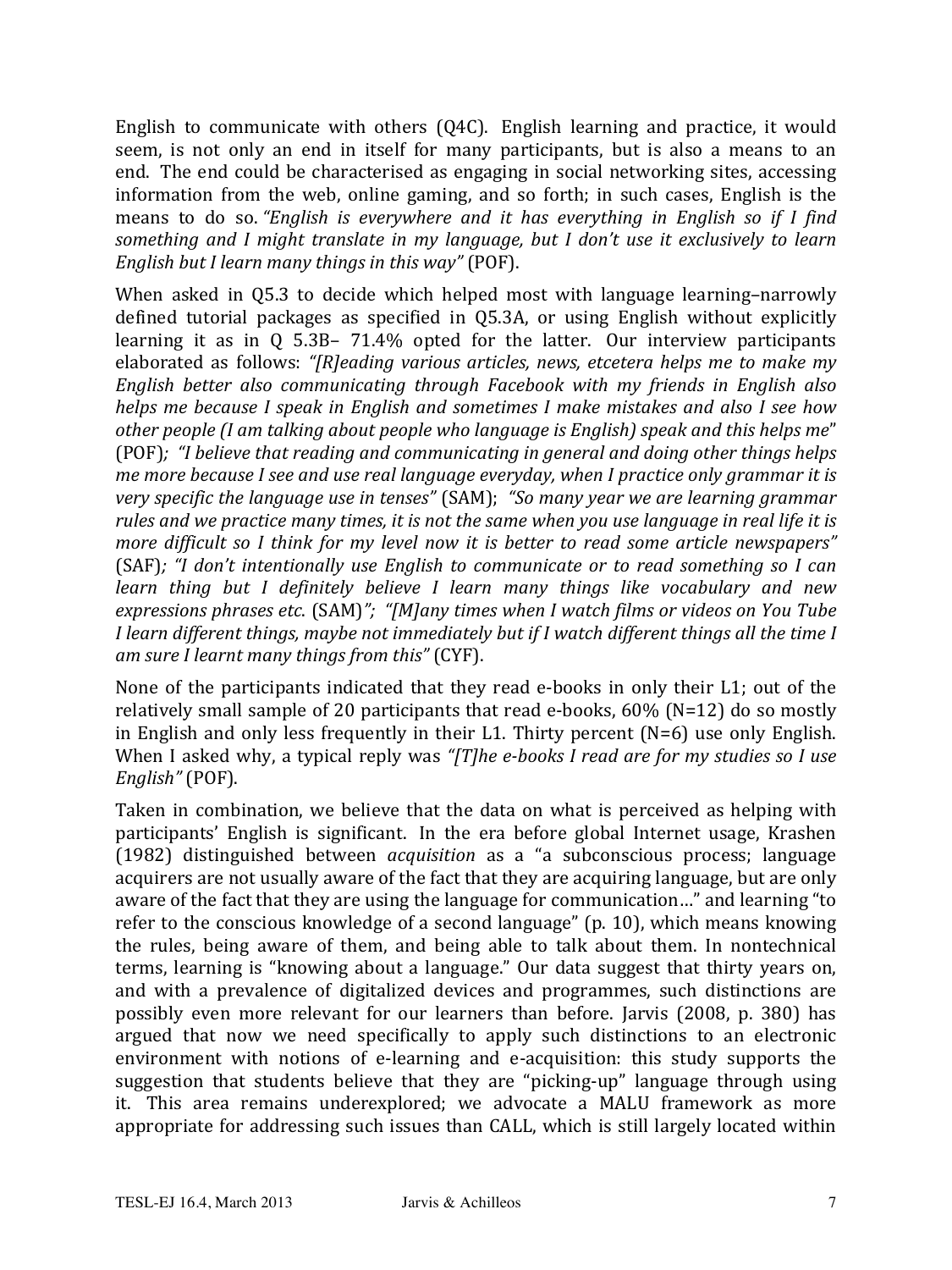and restricted by what might be characterized as "conscious e-learning." It is interesting to note that only 16.1% reported a changing of their practice because they were studying in the UK. Participants recognise the significance of English, irrespective of location when using laptops and OMDs (O4D and O5.2), as typified by the following: "[I]n my home country I don't hear many everyday expressions because not many people speak English so I think that I learnt many things from watching videos on You Tube or reading different things on the internet" (GF). Indeed, we would argue that one of the advantages of shifting from CALL to MALU is that it allows us to better recognise that NNSoE have unprecedented continuous access not only "anytime" but also "anywhere". In such less formal learning contexts, the "host country" or locationspecific "self-access language learning centres" are probably not as significant as they once were in a pre-MALU environment, when access to English was more restricted.

In response to 03, which attempts to identify preferences for devices when applied to specific activities, we should note that there is very little to separate different applications being used either on laptops or on OMDs-participants use both of these devices for a range of activities. We have already noted the decline in the use of desktops, which is confirmed here. Most noteworthy with this data is that where there are differences between computer laptops and OMDs, participants preferred laptops significantly to OMDs in two specific applications: using the web to access academic information (76.8% compared to 21.4%), and to practice their English (58.9%) compared to 26.8%). Of all the listed applications, these two involve conscious learning; it seems that OMDs are not the vast majority's preference for such activities. Therefore, whilst all kinds of devices are valued as assisting with unconscious acquisition, in contrast, desktop computers and laptops are preferred for conscious learning.

With a more detailed analysis of the language used for each of the applications (Q3), we should note low percentages for all applications in column A ("only my first language"): participants do not appear to be making exclusive use of their L1. There is some variation between applications and participants' use primarily of mainly L1 (column B) or mainly L2 (column C). As might be expected, the largest percentage of mainly L1 use is "accessing personal information on the WWW" (48.2%). However, even with this application, 41% used mainly L2 and 7.2% used only L2. The role of using applications mainly in L2 (column C) or only L2 (column D) is generally high for all applications. The role of English, as we have already noted, is of a major significance to these NNSoE for whatever applications they happen to be using. It is of even higher significance when used to access academic information, with 46.4% using mainly L2 and 32.1% using only L2. However, even with social networking sites such as Facebook and Twitter, among others, English remains important-41.1% indicated that they used mostly English and some of their L1, 21.5% use mostly their L1 and some English, 31.3% use only English, and only 5.8% use only their L1. English is used not only for accessing information but also for communicating information of a social nature: "I don't have many English friends, but I have friends from different countries so we talk in English" (CYF). With entertainment, as might be expected, we see a slightly higher use of L1, where participants are more likely to be just accessing information rather than accessing and communicating, as with social networking. However, a GF wanted to differentiate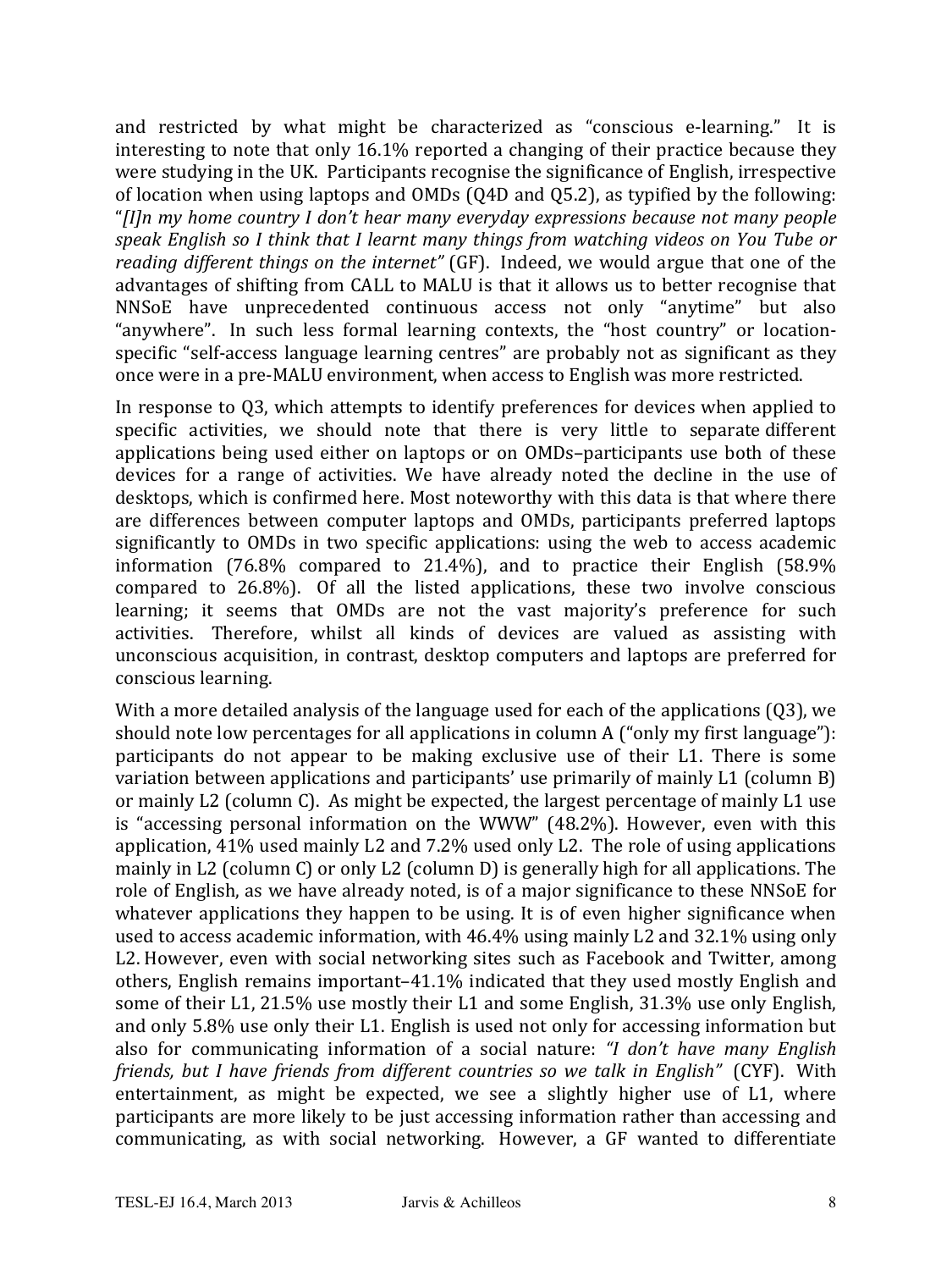between our listed items: "In my language I listen to music and also read news etc. but in English I play games, there are nice games in English and also English music is very popular so I listen to it because I like it I also watch English films and series."

Finally, responses to O6E point to the significance of multi-tasking for these NNSoE: 87.5% reported using more than one application at the same time. Participants do not restrict themselves to one application in either L1 or L2; in all likelihood they use both L1 and L2 on Facebook and Twitter, whilst also working on an assignment and/or listening to music. Again, we argue that such practices challenge traditional CALL frameworks, which tend to focus on one software program used to practice English in controlled location specific contexts.

#### **Conclusions**

We acknowledge that CALL remains relevant, to the extent that there will still be a role for it to play in students working on a computer desktop or laptop. Our data suggests that they are the preferred tools for conscious learning activities, for now at least. However, as we have seen, there is a need to take a more comprehensive view. In this study, NNSoE use a range of devices for a variety of social and academic purposes. These include conscious learning, but also cover other activities which allow for the possibility of "picking up language" or unconscious acquisition. Whilst we have not attempted to measure learning outcomes from such activities, there is nevertheless a newly emerging literature pointing favourably to the impact of such practices on language learning. In relation to online gaming for example Kuure (2011) suggests that "[A] ctivities around such games may provide important affordances for language learning, not as an objective as such, but as means of nurturing social relationships and participating in collaborative problem-solving and networking among peers" (p. 35).

The practices of NNSoE users do, we feel, now necessitate a shift from CALL to MALU. We define MALU as non-native speakers using of a variety of mobile devices in order to access and/or communicate information on an anywhere/anytime basis and for a range of social and/or academic purposes in an L2. Such a definition encompasses all the features of CALL and even MALL, in that it allows for conscious study purposes on desktops, laptops and OMDs, but is not constrained by the limitations and also recognises social uses in the L2 in both formal and less formal learning situations. It recognises that devices can be used not only as a means to an end, where the end is language learning, but also where the end is accessing and posting information as globally networked citizens with English (as the L2) as well as L1 being the means to do so. We take issue with the view that the umbrella term CALL remains the most appropriate, as is still explicitly stated in some of the literature. Such a view has, for example, been recently articulated by Garret (2011, p. 723) who states, "What is changing most radically in the complex factors that define CALL today is the larger context of language education in today's world...". It is however precisely this larger context, driven in significant measure by the practices and perceptions of NNSoE who access and communicate information in both their L1 and L2 with a wide range of devices which make such definitions problematic and suggest a need for an alternative. According to Internet World Stats (http://www.internetworldstats.com) in 2010, 825.1 million were located in Asia. Europe has 475.1 million users and North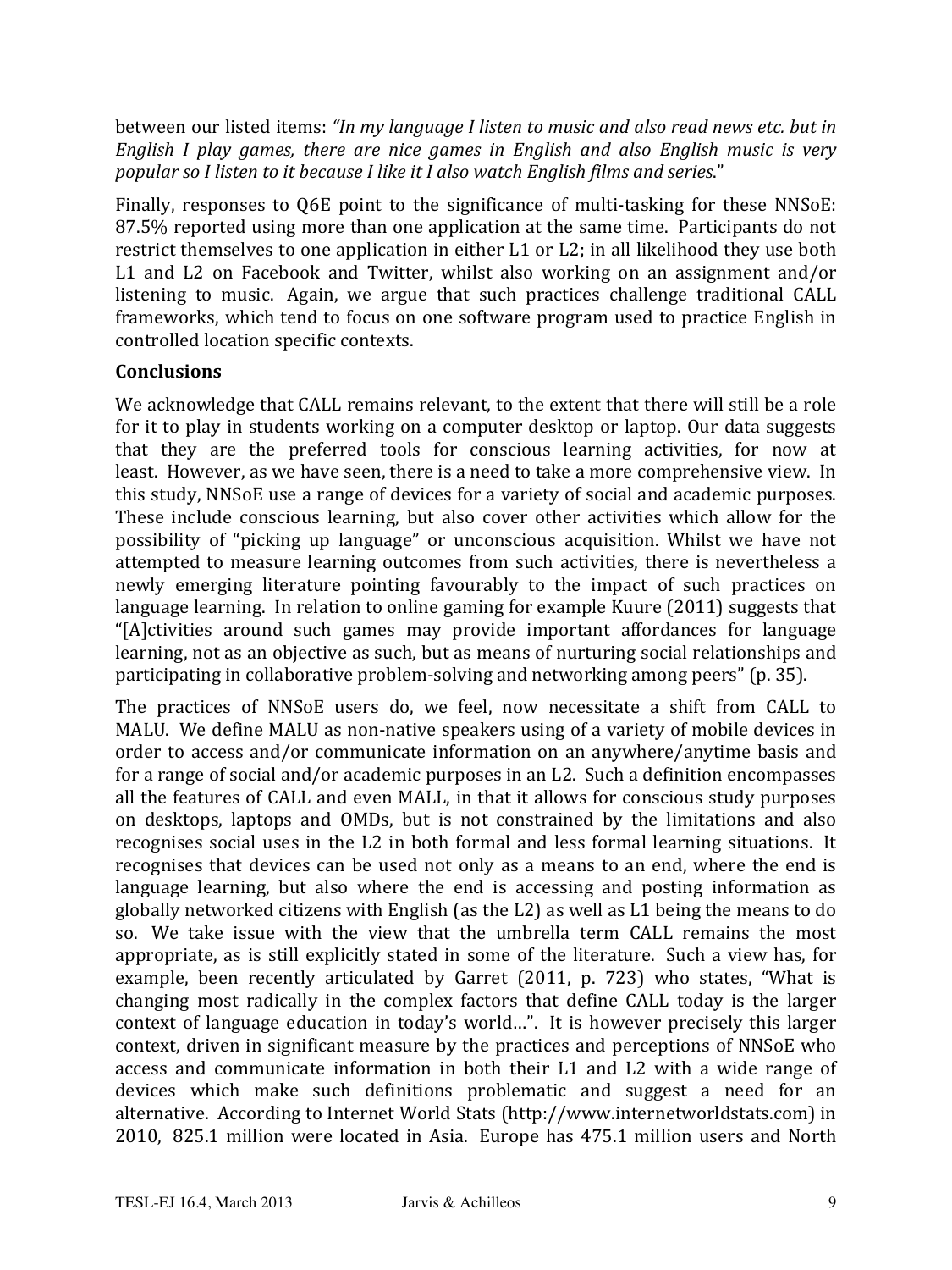America has 266.2 million. The English language has an estimated 536.3 million speakers, followed by Chinese (444.9) and Spanish (153.3). It is clear that users throughout the globe are accessing and communicating information in their L1 and L2 (with English dominating L2 use), and they are doing so for study, business, and social purposes. Many of these users, including those who participated in this study are digital residents in that "A proportion of their lives is actually lived out online..." (White & Cornu, 2011), and significantly, some of their time is spent residing in a second language. As we have seen, some of this time may be spent learning, but it is not the prevailing activity. As such, CALL is no longer an adequate point of reference. We are in a post-CALL era because the field is not "just" about the computer, nor is it "just" about assisted language learning, it is about MALU.

Finally, our suggested shift to MALU has the potential to better complement a newly emerging educational theory of connectivism than CALL is ever able to. Siemens (2005) argues, "How people work and function is altered when new tools are utilized" and that "[w]e can no longer personally experience and acquire learning that we need to act. We derive our competence from forming connections." Such a view sees "... formal education as no longer comprising the majority of our learning"  $(n.p)$ . Arguably we don't "need to know" in the same way because the answers to many of our questions are now within easy reach on a wireless laptop or OMD, and significantly, are usually in English as an L2. Whether this alternative represents a new theory for the digital age is, as might be expected, much contested. Bell (2011) for example, argues that this is more of a phenomenon than a theory. Theory or phenomenon, further work in this area is needed and in language education, irrespective of the answers, arguably MALU now needs to be our defining point of reference in keeping TESOL at the vanguard.

## **About the Authors**

**Huw Jarvis** is a Senior Lecturer in TESOL at the University of Salford in the UK and is the founder and editor of http://www.TESOLacademic.org, which disseminates research through a series of freely accessible video talks.

**Marinna Achilleos** has recently completed her MA TESOL at the University of Salford, UK and is currently working as a freelance EFL/ESL tutor in Cyprus.

#### **References**

Adler, P.A., & Adler, P., (1998). Observational techniques, In N. K. Denzin & and Y. S. Lincoln (Eds.), *Collecting and interpreting qualitative materials* (pp. 79-109). London: Sage Publishers.

Bax, S., (2003). CALL – past, present and future. *System 31(1)*, 13-28.

Beatty, K., (2003). *Teaching and researching computer assisted language learning.* London: Longman.

Bell, F., (2011). Connectivism: Its place in theory-informed research and innovation in technology-enabled learning. *The International Review of Research in Open and Distance Learning* 12(3), 98-118.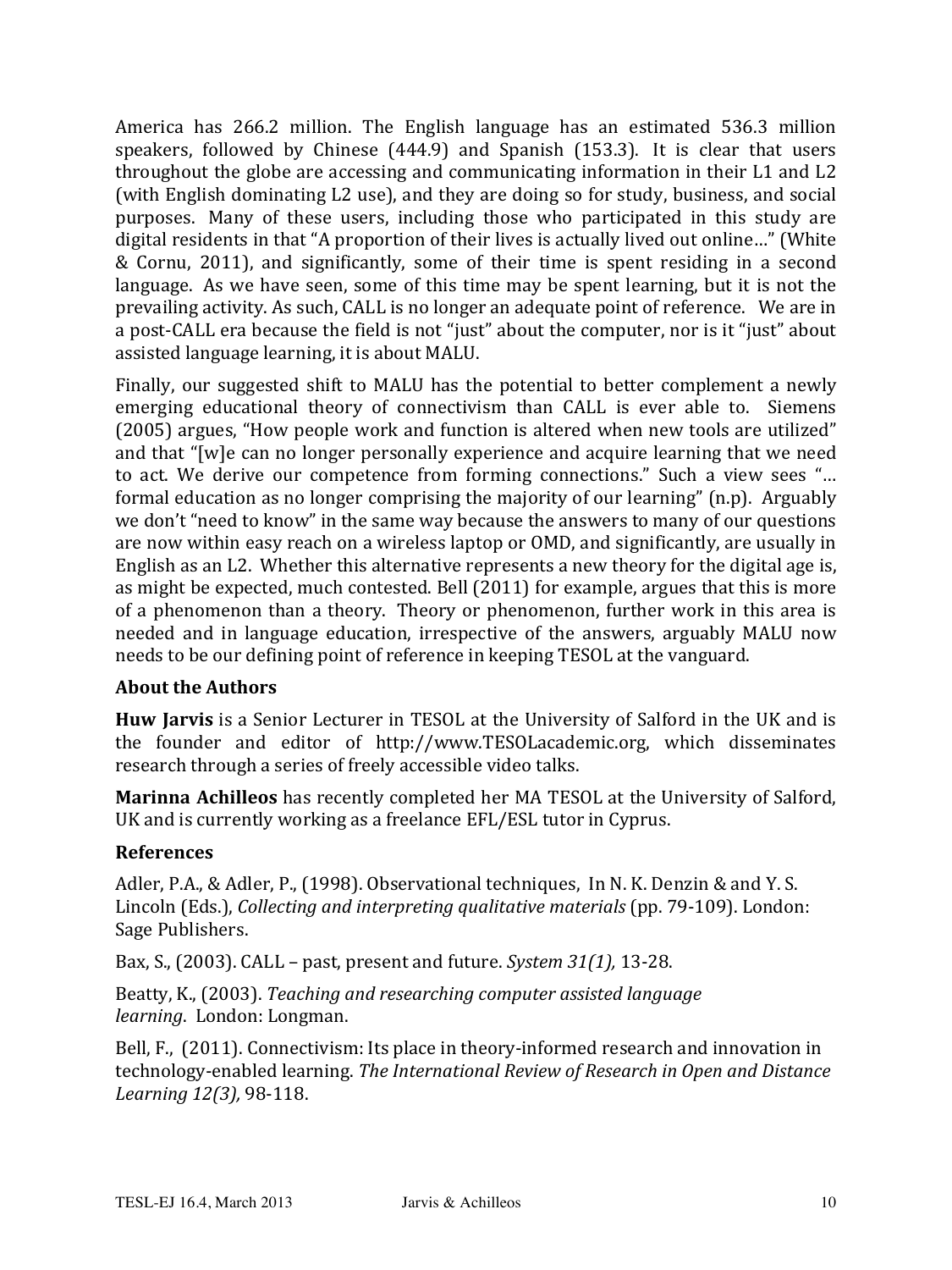Bush, M.D., & Terry, M.R., (Eds.), (1997). *Technology-enhanced languagelLearning.* Lincolnwood, IL: National Textbook Company.

Chapelle, C., (2001). *Computer applications in second language acquisition: Foundations for teaching, testing and research.* Cambridge: Cambridge University Press.

Egbert, J.L., (2005). Conducting research on CALLIn J.L Egbert & G.M. Petrie (Eds.), *CALL research perspectives* (pp. 4-8). Mahwah, NJ: Lawrence Erlbaum.

Garrett, N., (2009). Computer-assisted language learning trends and issues Revisited: Integrating Innovation. The Modern Language Journal 93(1), 719-740.

Godwin-Jones, R., (2011). Emerging technologies autonomous language learning. *Language Learning and Technology 15(3), 4-11.* 

Jarvis, H., (2012). *Computers and learner autonomy: Trends and issues.* ELT Research Papers 12(2). London: The British Council.

Jarvis, H., & Szymczyk, M. (2010). Student views on learning grammar with web and book-based materials. *English Language Teaching Journal 61(1)*, 32-44.

Jarvis, H., (2008). Computers and independent study: practices and perceptions of students, In P. Torres & R. Marriot (Eds.), *Handbook of research on e-Learning methodologies for language acquisition* (pp. 367-386). Hershey, NY: Information Science Reference.

Johnson, B., Onwuegbuzie, J.A. & Turner, L.A. (2007). Towards a definition of mixed methods research.*Journal of Mixed Methods 1(2)*, 112-133.

Kern, R., (2006). Perspectives on technology in learning and teaching languages. *TESOL Quarterly* 40(1), 183-210.

Kiernan, P.J., & Aizawa, K., (2004). Cell phones in task based learning – Are cell phones useful language learning tools? *ReCALL 16(1)*, 71-84.

Krashen, S., (1982). *Principles and practice in second language acquisition*. London: Pergamon.

Kukulska-Hulme, A., (2009). Will mobile learning change language learning? *ReCALL 21(2)*, 157-165.

Kukulska-Hulme, A., & Shields, L., (2008). An overview of mobile assisted language learning: from content delivery to supported collaboration and interaction. *ReCALL 20(3)*, 271-289.

Kuure, L., (2011). Places for learning: Technology-mediated language learning practices beyond the classroom In P. Benson & H. Reinders (Eds.), *Beyond the Language Classroom* (pp. 35-46). Basingstoke: Palgrave Macmillan.

Lan, Y.J., Sung, Y.T., & Chang, K.E., (2007). A mobile-device-supported peer-assisted learning system for collaborative early EFL reading. *Language Learning & Technology 11(3)*, 130-151.

Levy, M., (1997). *Computer-assisted language learning: Context and conceptualization.* NY: Oxford University Press.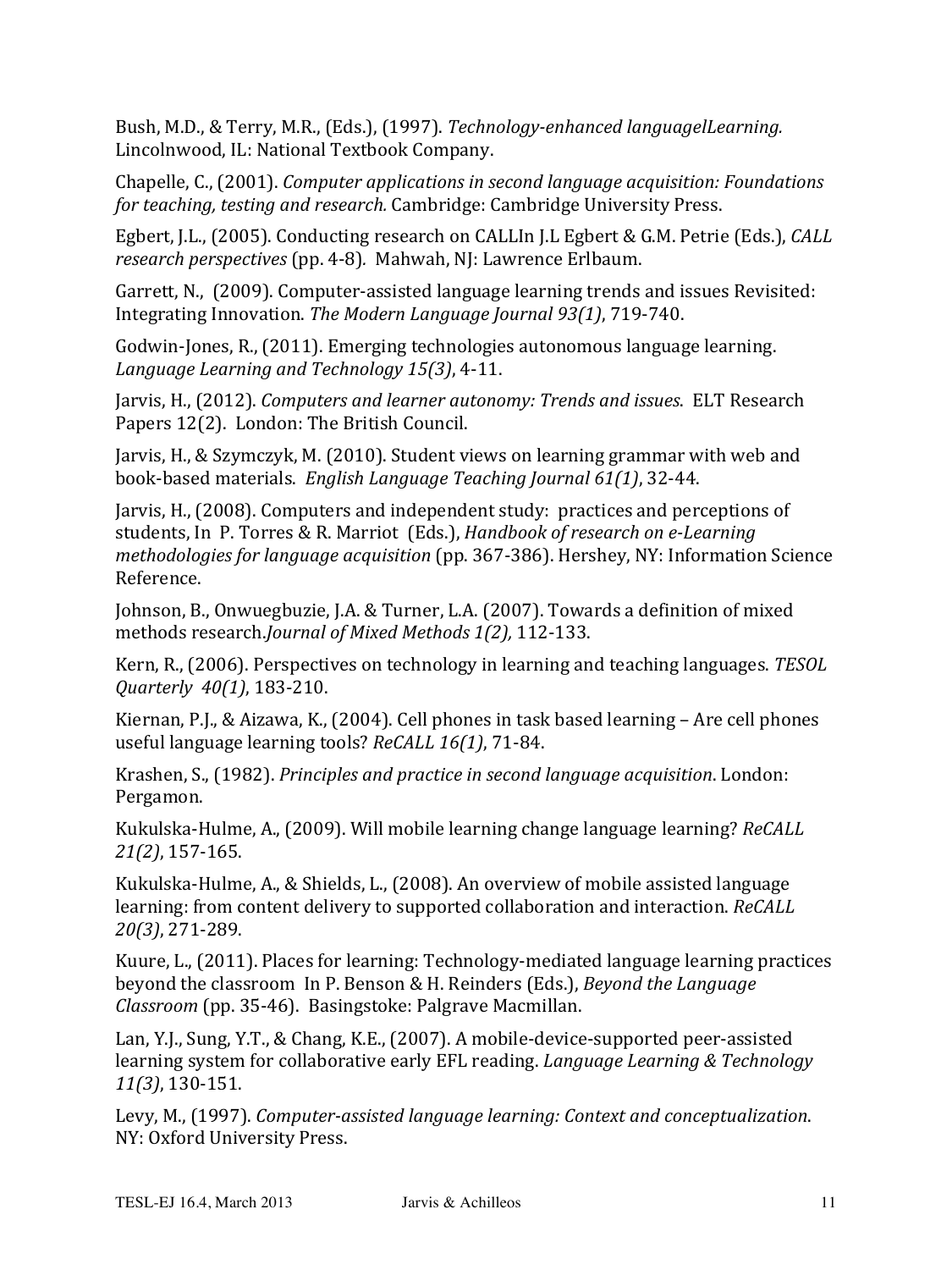M'hammed, A., Camarena, M.M., & Facer, R.B., (2009). MALL technology: Use of academic podcasting in the foreign language classroom. *ReCALL 21(1)*, 76-95.

Nah, C.K., White, P., & Sussex, R., (2008). The potential of using a mobile phone to access the internet for learning EFL listening skills within a Korean Context. *ReCALL 20(3)*, 331-347.

Newman, I., & Benz, R.C., (1998). *Qualitative-quantitative research methodology. Exploring the interactive continuum.* Carbondale: Southern Illinois University Press.

O' Bryan, A., & Hegelheimer, V., (2007). Integrating CALL into the classroom: The role of podcasting in an ESL listening strategies course. *ReCALL 19(2)*, 162-180.

Schmenk, B., (2005). Globalizing Learner Autonomy. *TESOL Quarterly 39(1)*, 107-118.

Seliger, H., & Shohamy, E., (1989). *Second language research methods.* Cambridge: Cambridge University Press.

Siemens, G., (2005). Connectivism: A learning theory for the digital age. *International Journal of Instructional Technology & Distance Learning 2(1).* 

Stern, H., 1983. Fundamental concepts of language teaching. Oxford: Oxford University Press.

Thomas, M., & Reinders, H., (2010). (Eds.), *Task-based language learning and teaching* with technology. London: Contiuum.

Thorne, S., & Smith, B., (2011). Second language development theories and technologymediated language learning. *CALICO Journal, 28*(2), 268-277.

Vygotsky, L., (1978). *Mind in society*. Cambridge, MA: Harvard University Press.

Warschauer, M., & Kern, R., (Eds.). (2000). *Network-based language teaching: Concepts* and practice. NY: Cambridge University Press.

White, D., & Cornu, A., (2011). Visitors and residents: A new typology for online engagement. First Monday. 16/9.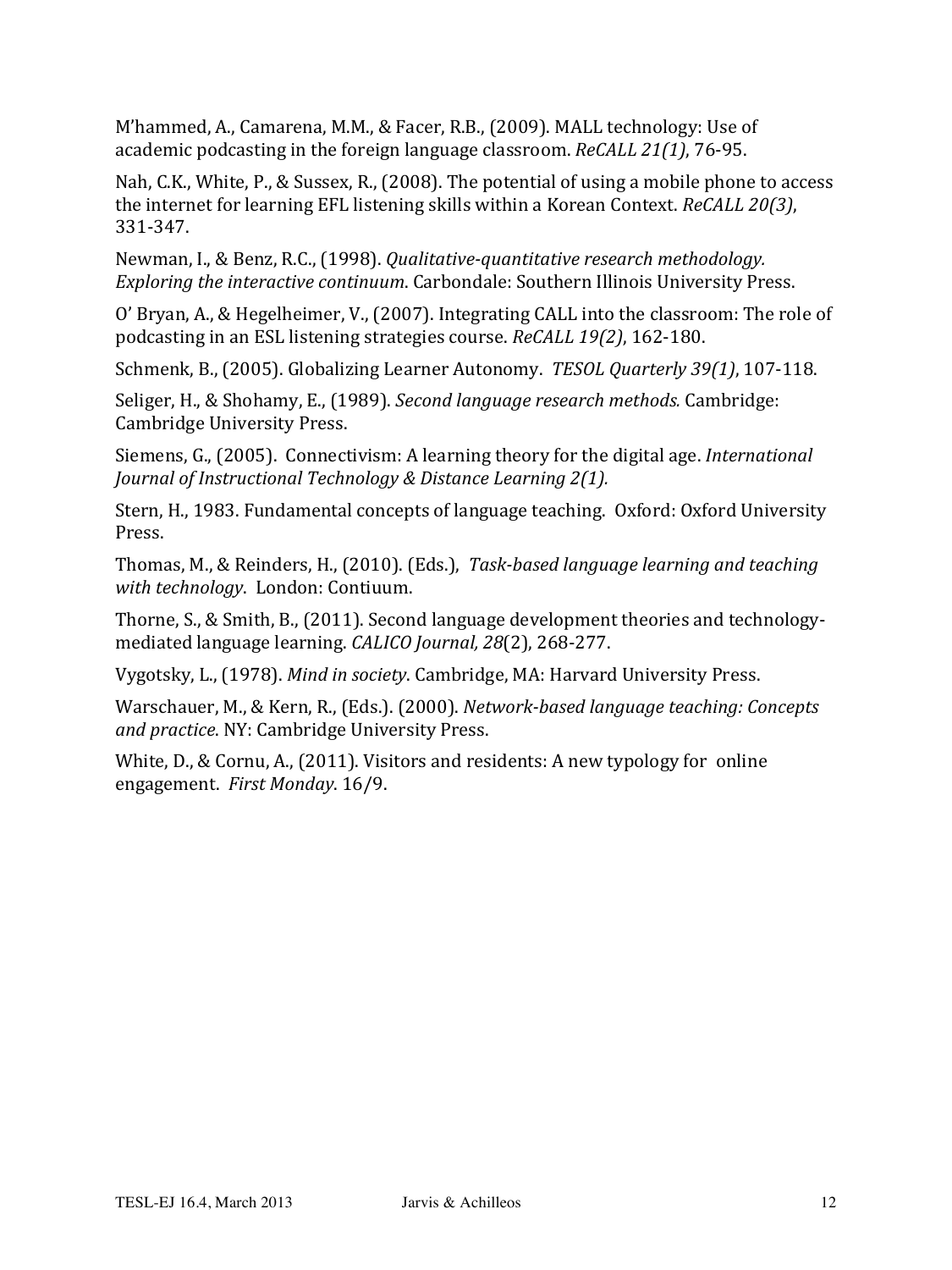## Appendix 1- Questionnaire with collected data

*Notes*

 $(1)$  This document is amended for data presentation purposes from the original questionnaire which was distributed to participants. We have excluded the pre-amble consent page, together with the section indicating whether participants were agreeable to participate in interviews and the thank you at the end.

(2) All the data is presented in percentages (%). The total number of each response is also shown in brackets ( $N=56$ , where applicable).

1. What are you studying?

English on pre-sessional summer courses  $= 32$ Currently on an undergraduate or postgraduate courses at the University  $= 24$ 

Where are you from?

| Country      | total               | Country  | Total       |
|--------------|---------------------|----------|-------------|
| Saudi Arabia | $25\%$ (14)         | Poland   | $5.4\%$ (5) |
| China        | $ 23.2\% 13\rangle$ | Pakistan | $5.4\%$ (5) |
| Iraq         | $10.7\%$ (6)        | Syria    | $5.4\%$ (5) |
| Cyprus       | $8.9\%$ (5)         | Jordan   | $3.6\%$ (2) |
| Tunisia      | $ 5.4\% (5) $       | Spain    | $1.8\%$ (1) |
| Greece       | $ 5.4\% (5) $       |          |             |

*Use of computers and other devices* 

2.1 Do you usually use a desktop computer?

 $Yes = 23.2\% (13) - continue to 2.2 and then 2.3$ 

 $No = 76.8\% (43) - skip 2.2 go to 2.3$ 

2.2 How often do you use it? (tick only one answer)

Everyday Most days 2 or 3 times a week Hardly ever Never

 $84.6\%$  (11/13) 15.4% (2/13) 0% (0)  $0\%$  (0) 0% (0) 0% (0)

2.3 Do you usually use a laptop?

 $Yes = 76.8\% (43) - continue to 2.4 and then 2.5$ 

 $No = 32.2\% (13) - skip 2.4 go to 2.5$ 

2.4 How often do you use it (tick only one answer)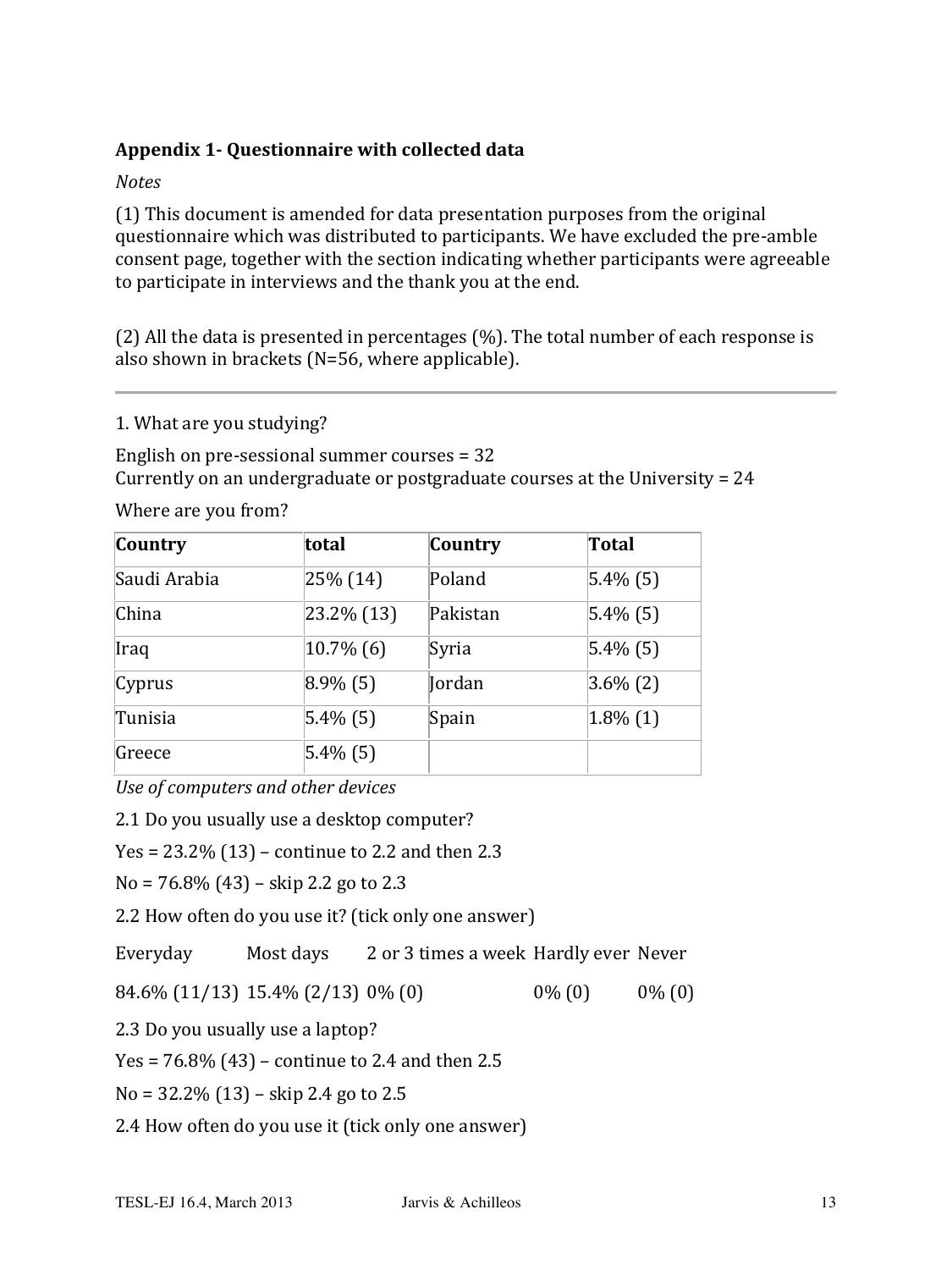| Everyday                          | Most days | 2 or 3 times a week Hardly ever Never |           |           |
|-----------------------------------|-----------|---------------------------------------|-----------|-----------|
| 90.7% (39/43) 16.3% (8/49) 0% (0) |           |                                       | $0\%$ (0) | $0\%$ (0) |

2.5 Do you use any other mobile devices? (smartphones, tablet computers, ipads, iphones, ipods, netbook, notebook, digital pocket dictionaries)

 $Yes = 87.5\% (49) - continue to 2.4 and then 2.7$ 

 $No = 12.5\%$  (7) – skip 2.6 go to 2.7

2.6 How often do you use them? (tick only one answer)

| Everyday                          | Most days | 2 or 3 times a week Hardly ever Never |           |           |
|-----------------------------------|-----------|---------------------------------------|-----------|-----------|
| 83.7% (41/49) 16.3% (8/49) 0% (0) |           |                                       | $0\%$ (0) | $0\%$ (0) |

2.7 Do you consider the use of computers and other digital mobile as an essential tool in your everyday life?

 $Yes = 100\% (57)$  – continue to add reasons and then on to 3

 $No = 0\%$  (0) – please give reasons and then return the questionnaire. There are no further questions. Thank you for providing this information.

*Some commonly noted reasons included*: daily living relies on them; it is easy to find information about everything very quickly; it connects me to the whole world because everything now is done with computers; it helps me in my studies; reading news; to keep in touch with my family and friends; it makes my life easier; to increase knowledge; the most convenient way to find information; to make friend through social networks.

#### *Language – computers and other devices*

3. The following section is divided into two parts, follow the instructions and complete the table below.

3.1 Which electronic devices do you use for the purposes listed in the table below Please tick  $\checkmark$  the box if you use electronic devices for this purpose or  $\checkmark$  if you do not use them for this purpose.

3.2 Which language do you use when using electronic devices? tick √ only *one* answer  $(A, B, C or D)$  for this

- $A =$  Only your first language
- $B$  = Mainly your first language and some English
- $C =$  Mainly English and some of your first language
- $D =$  Only English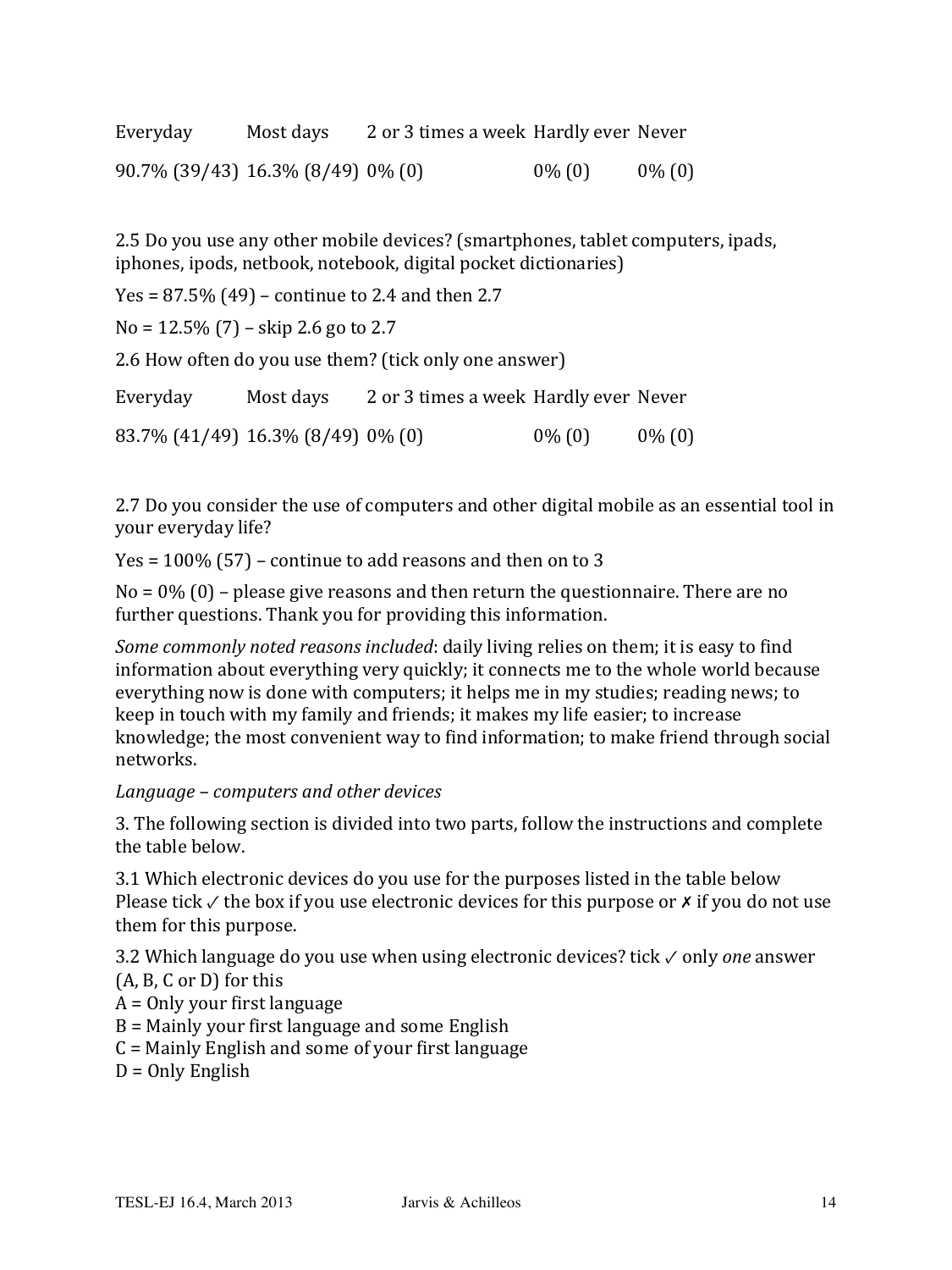| Applications                                             | Computer<br>desktop        | Laptop                                                                                  | Other mobile<br>devices  | A                                                                        | B                                                                        |  | C                                 | $\mathbf D$ |
|----------------------------------------------------------|----------------------------|-----------------------------------------------------------------------------------------|--------------------------|--------------------------------------------------------------------------|--------------------------------------------------------------------------|--|-----------------------------------|-------------|
|                                                          |                            | Please fill in all boxes in this section<br>Either $\sqrt{}$ or cross $\bm{x}$ each box |                          |                                                                          | Please tick $\checkmark$ only one box                                    |  |                                   |             |
| access the WWW<br>(internet) for<br>personal             | $\boxtimes$ 23.2%<br>(13)  | ☑ 76.8%<br>(43)                                                                         | 280.4 % (45)             | 3.6%<br>(2)                                                              | 48.2%<br>(27)                                                            |  | 41.1%<br>(23)                     | 7.1%<br>(4) |
| information<br>(my interests)                            | $\boxtimes 76.8\%$<br>(43) | ⊠23.2%<br>(13)                                                                          | $\boxtimes$ 19.6% (11)   |                                                                          | A total of 56 participants use<br>electronic devices for this<br>purpose |  |                                   |             |
| access the WWW<br>(internet) for<br>academic             | $\boxtimes$ 23.2%<br>(13)  | ☑76.8%<br>(43)                                                                          | $\boxtimes$ 21.4% (12)   | 5.4% 16.1%<br>(3)                                                        | (9)                                                                      |  | 46.4% 32.1%<br>(26)               | (18)        |
| information<br>(information for my<br>studies)           | $\boxtimes 76.8\%$<br>(43) | ⊠23.2%<br>(13)                                                                          | $\boxtimes 78.6\% (44)$  |                                                                          | A total of 56 participants use<br>electronic devices for this<br>purpose |  |                                   |             |
| read e-books                                             | $\boxtimes$ 8.9%<br>(5)    | $\boxtimes$ 26.8%<br>(15)                                                               | $\boxtimes$ 28.6% $(16)$ | $0\%$<br>(0)                                                             | 10%<br>(2)                                                               |  | 60%<br>(12)                       | 30%<br>(6)  |
|                                                          | $\boxtimes$ 91.1%<br>(51)  | ⊠73.2%<br>(41)                                                                          | $\boxtimes 71.4\% (40)$  | A total of 20 participants use<br>electronic devices for this<br>purpose |                                                                          |  |                                   |             |
| access social<br>networking sites                        | $\boxtimes$ 19.6%<br>(11)  | ☑ 71.4%<br>(40)                                                                         | 267.9%(38)               | (3)                                                                      | (11)                                                                     |  | $5.8\%$ 21.5% 41.1% 31.3%<br>(21) | (16)        |
| (Facebook, Twitter,<br>Myspace, etc.)                    | $\boxtimes 80.4\%$<br>(45) | ⊠28.6%<br>(16)                                                                          | $\boxtimes$ 32.1% $(18)$ | A total of 51 participants use<br>electronic devices for this<br>purpose |                                                                          |  |                                   |             |
| Entertainment<br>(games, You Tube,<br>films, music etc.) | 23.2%<br>(13)              | $\triangledown$<br>76.8%(43)                                                            | ⊠84% (47)                | (2)                                                                      | (22)                                                                     |  | 3.6% 39.3% 33.9% 19.6%<br>(21)    | (11)        |
|                                                          | ⊠76.8%<br>(43)             | ⊠23.2%<br>(13)                                                                          | ⊠ $16\%$ (9)             | A total of 56 participants use<br>electronic devices for this<br>purpose |                                                                          |  |                                   |             |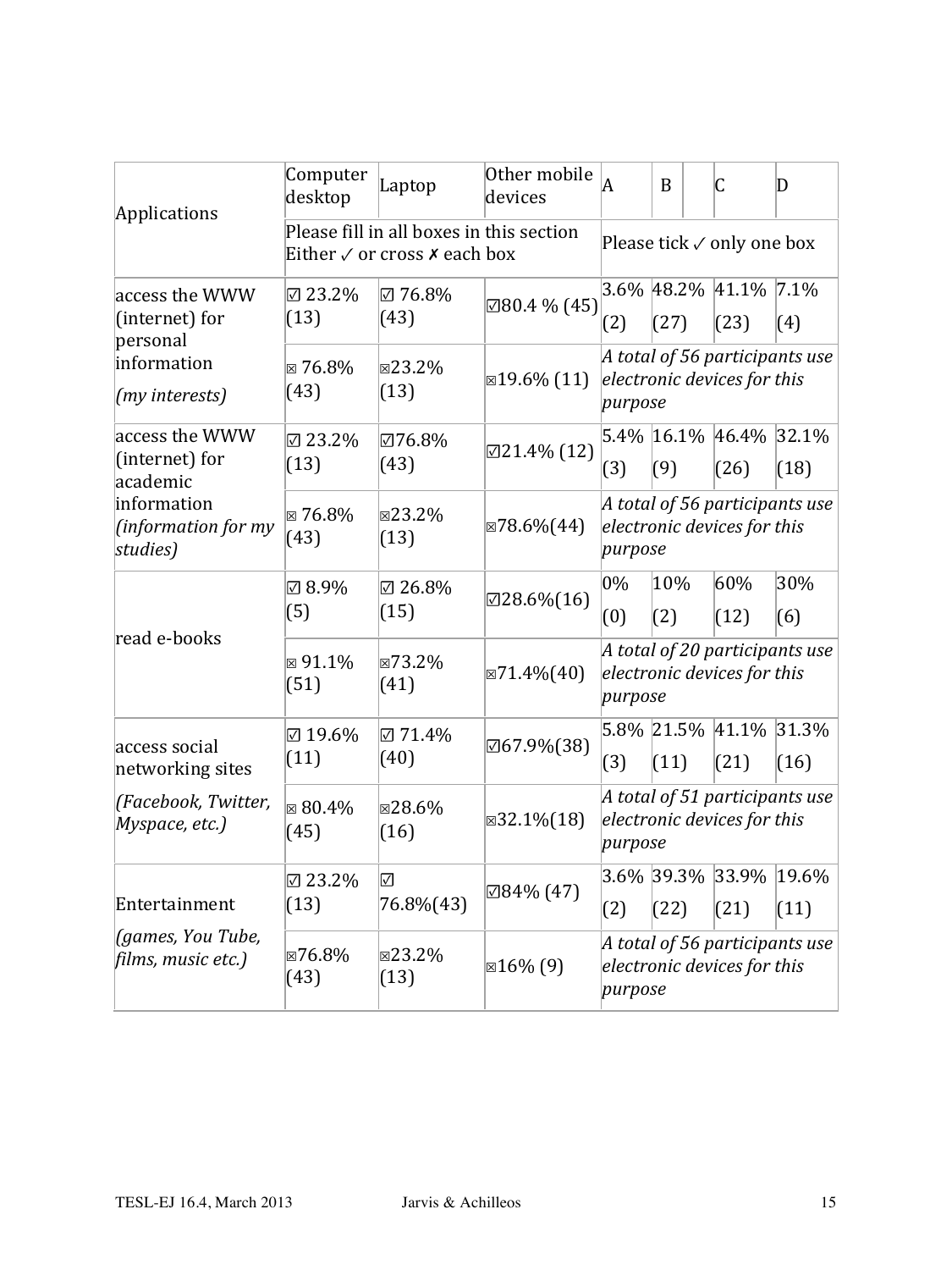| E-mail                                               | $\boxtimes$ 23.2%<br>(13) | $\boxdot$<br>$76.8\%(43)$ | $\boxtimes$ 41.1%(23)                                        | $0\%$<br>(0)                                                             | (21) | 37.5% 42.9% 19.6%<br>(24) | (11) |  |
|------------------------------------------------------|---------------------------|---------------------------|--------------------------------------------------------------|--------------------------------------------------------------------------|------|---------------------------|------|--|
|                                                      | ⊠76.8%<br>(43)            | $\boxtimes$ 23.2%<br>(13) | $\boxtimes$ 58.9%(33)                                        | A total of 56 participants use<br>electronic devices for this<br>purpose |      |                           |      |  |
| online Dictionaries                                  | $\boxtimes$ 21.4<br>(12)  |                           | $\boxtimes$ 75% (42) $\boxtimes$ 92.9%(52)                   | N/A                                                                      |      |                           |      |  |
|                                                      | $\boxtimes$ 78.6%<br>(44) | $\boxtimes$ 25% (14)      | $\boxtimes$ 7.1% $(4)$                                       |                                                                          |      |                           |      |  |
| Internet sites with<br>English practice<br>exercises | $\boxtimes$ 14.3%<br>(8)  | ⊠58.9%<br>(33)            | $\boxtimes$ 26.8% (15)                                       | N/A                                                                      |      |                           |      |  |
|                                                      | $\boxtimes$ 85.7%<br>(48) |                           | $\sqrt{\mathbb{E}41.1\%(23)}$ $\sqrt{\mathbb{E}73.2\% (41)}$ |                                                                          |      |                           |      |  |

4. Think about the reasons for which you use English when using electronic devices, and tick  $\mathbb Z$  or  $\mathbb Z$  the appropriate boxes (you can or more than one statement)

|                                                                                                                          |                     | 冈                  |
|--------------------------------------------------------------------------------------------------------------------------|---------------------|--------------------|
| A: Most information available on the internet is in English                                                              | (48)                | 85.7% 14.3%<br>(8) |
| B: I use English because it is a way to practice and improve my language<br>skills                                       | 91.1% 8.9%<br>(51)  | (5)                |
| C: I use English to communicate with other people because it is a<br>language used by many people                        | 69.6% 30.4%<br>(39) | (17)               |
| D: I have to use English because I am studying in the UK, if I were in my<br>home country I would use my native language | 16.1% 83.9%<br>(9)  | (47)               |

*Some commonly noted reasons included*: I like using English; it is easier to write in English for example on social networking sites; it is difficult to find a lot of information about everything in my first language; I have friends that do not speak my first language.

5. Further information

5.1 I believe that using English for various purposes through electronic devices helps me practice and/or learn English. (tick  $\checkmark$  only one answer)

Strongly Agree Agree Disagree Strongly Disagree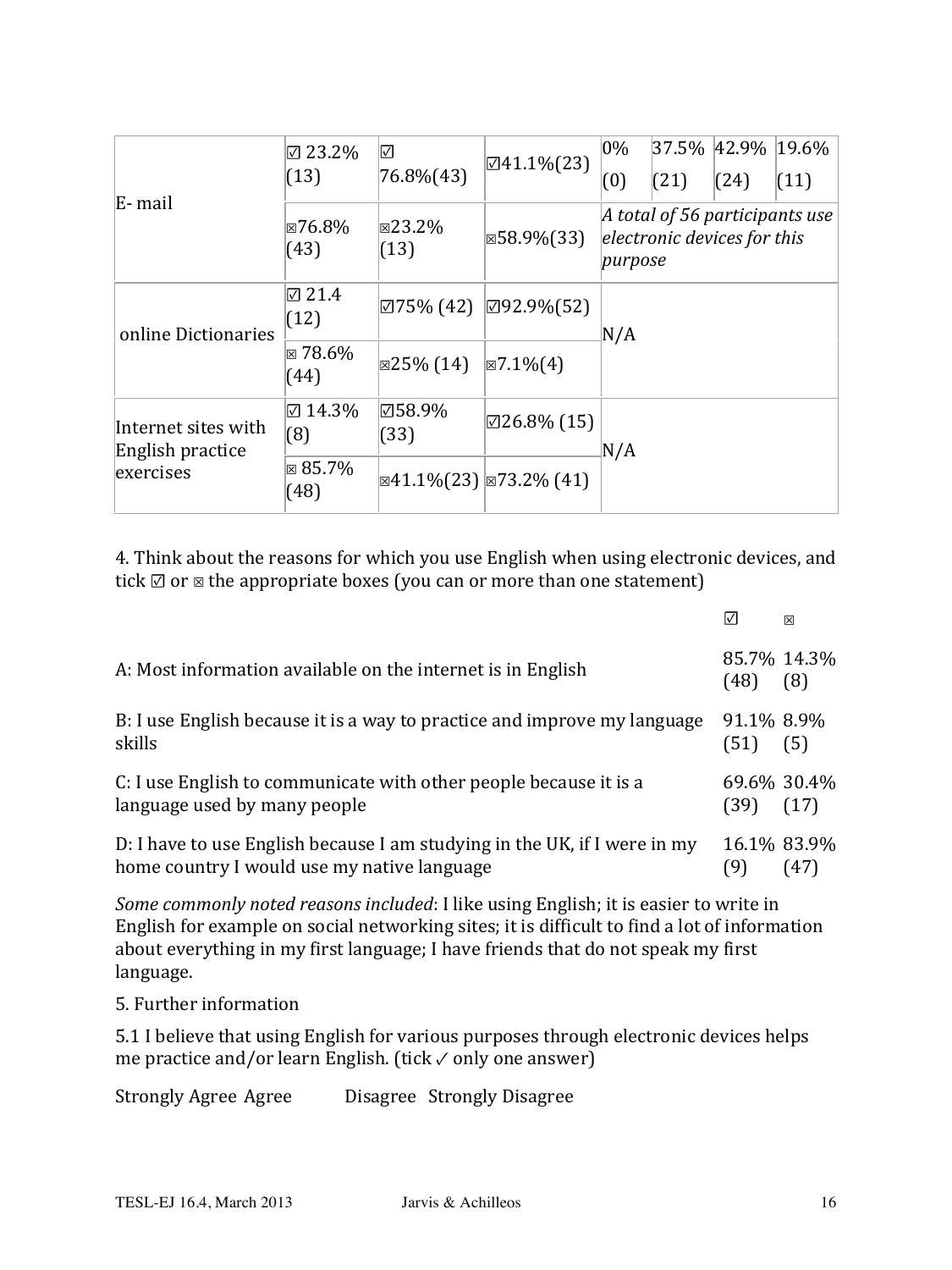$60.7\%$  (34)  $30.4\%$  (17)  $8.9\%$  (5) 0% (0)

5.2 I used English in the same way before coming to study in the UK. (tick √ only one answer)

| Strongly Agree Agree |                                 | Disagree Strongly Disagree                                                     |
|----------------------|---------------------------------|--------------------------------------------------------------------------------|
| 28.6% (16)           | $57.1\%$ (32) 8.9% (5) 5.4% (3) |                                                                                |
|                      |                                 | $E2$ Detucen A and D indicate which you helieve helpe you mane with your lange |

5.3 Between A and B indicate which you believe helps you more with your language learning

| A: Using Web pages that are designed for English language learning<br>(http://www.onestopenglish.com/, www.englishpractice.com,<br>www.manythings.org)                             | 28.6%<br>(16) |
|------------------------------------------------------------------------------------------------------------------------------------------------------------------------------------|---------------|
| B: Doing various other things but using the English language to do so (such as<br>accessing information on the WWW, communicating with<br>friends/family, listening to music etc.) | 71.4%<br>(40) |

*Some commonly noted reasons included*: For A: "on the internet when communicating we use other English, not correct English"; "using web pages with exercises gives you answer if correct or not what you use." For B: "doing different things helps you see and use real language"; "many times to know only grammar but don't use does not help."

6. Please indicate whether the following are true or not true for you ( $\checkmark$  true or  $\checkmark$  for not true)

|                                                                                                                                           | True               | ⊠<br>Not<br>true          |
|-------------------------------------------------------------------------------------------------------------------------------------------|--------------------|---------------------------|
| A: I think that mobile devices are convenient because I can have them<br>with me all the time and use them in the same way as my computer | (48)               | 85.7% 14.3%<br>(8)        |
| B: I prefer using books to search for information rather than the internet                                                                |                    | $5.4\%$ 94.6%<br>(3) (53) |
| C: I communicate through social networking sites (Facebook, Twitter<br>etc.) with people whose first language is English.                 | (44)               | 78.6% 21.4%<br>(12)       |
| D: If I don't know something the first thing I will do is search it on the<br>internet                                                    | 91.1% 8.9%<br>(51) | (5)                       |
| E: When using electronic devices I use more than one application at the                                                                   | 87.5% 12.5%        |                           |